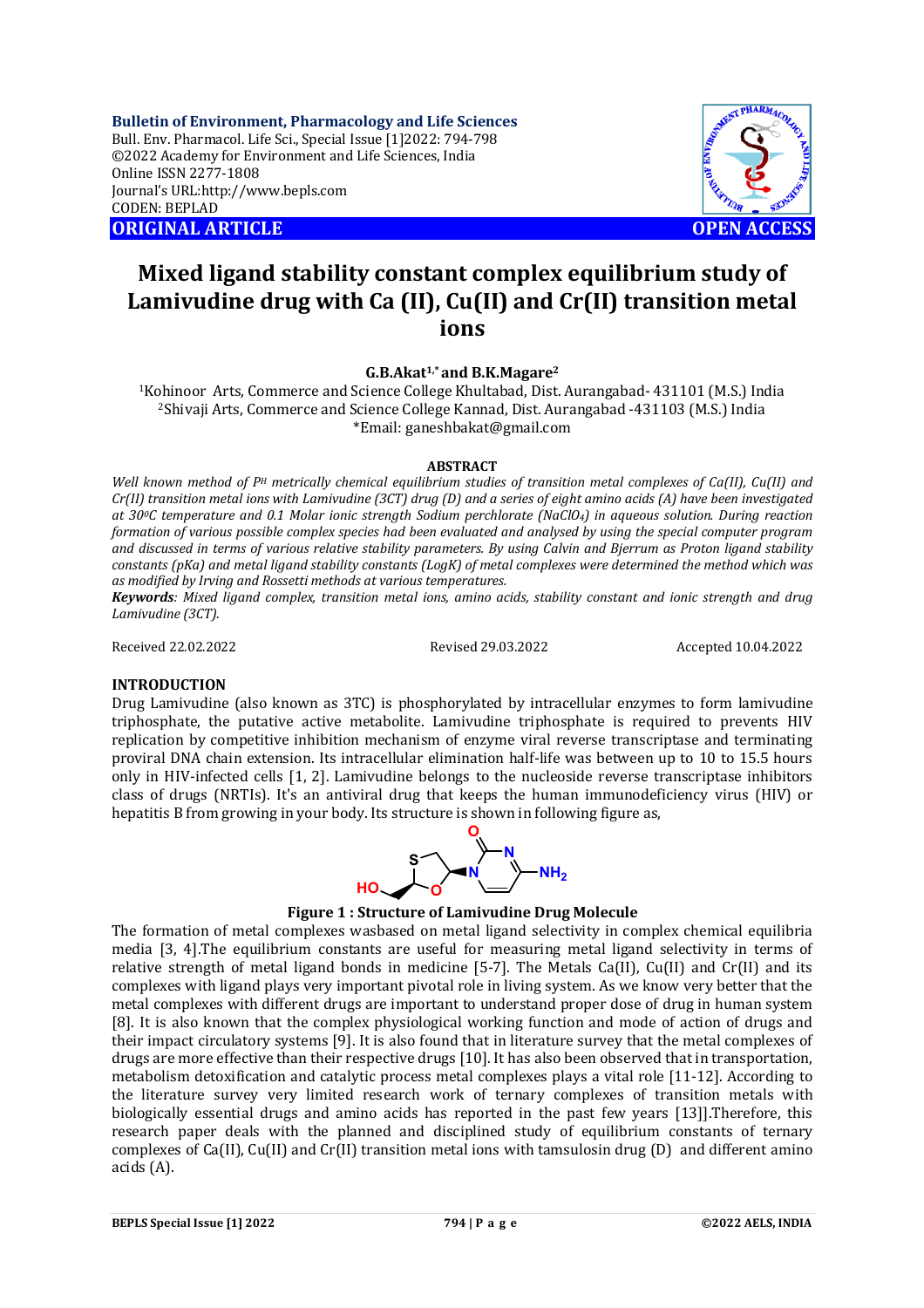# **MATERIAL AND METHODS**

The instrument used for this work is digital Elico pH meter in conjunction with combined electrode which is for the pH measurements and experiments were carried out at  $30^{\circ}$ C temperature and inert atmosphere by maintaining 0.1M ionic strength sodium perchlorate (NaClO4) in aqueous solution as which was also used by earlier researchers [14]. By using [21] 4.00 and 9.00 pH standard buffer solutions pH meter was calibrated before the use for every set of titrations for clear cut reading and with this all the necessary safety measures were taken for smooth conduct of electrode [15-18]. All the chemicals in this present research work have been used as A.R. grade. The of borosil glass quality's glassware's used during this research work and they are well standardized as per standard experimental procedure [19]. By using double glass distilled water having 6.80 to 6.90 pH the solutions of reagents were prepared [20] and NaOH solution also prepared using above water and fresh solution was used as a titrant for pH titrations of respective solutions. This NaOH solution is standardized with pure oxalic acid for proper calibration. The maintenance of the 0.1 M ionic strength of the titration solutions by using 1.0 M NaClO<sub>4</sub> solutions which has been prepared earlier. The solutions of these Ca(II), Cu(II) and Cr(II) transition metal ions were standardized by usual procedure [21].

# **PROCEDURE OF TITRATION**

The Calvin Bjerrum pH metric titration techniques which was modified by Irving Rossotti were applied for the determination of the equilibrium constants of 1:1:1 ternary complexes [22, 23]. Titration procedure involves following steps:

- a) Free  $HClO<sub>4</sub> + NaClO<sub>4</sub> (A)$
- b) Free  $HClO_4 + NaClO_4 + primary$  ligand  $(A+L)$
- c) Free  $HClO<sub>4</sub> + NaClO<sub>4</sub> + primary ligand+ metal (A+L+M)$
- d) Free HClO<sub>4</sub> + NaClO<sub>4</sub> + secondary ligand  $(A+D)$
- e) Free  $HClO_4$  + NaClO<sub>4</sub> + secondary ligand + metal  $(A+D+M)$
- f) FreeHClO<sub>4</sub> + NaClO<sub>4</sub> + primary ligand + secondary ligand + metal  $(A+L+D+M)$

Standard NaOH solution was used to titrate the above Mixtures. By adding distilled water, the total volume of the solution was maintained at 50 ml.

# **OBSERVATIONS AND CALCULATIONS**

With the help of computer in Microsoft Excel Irving and Rossotti methods were used to determine the proton ligand stability constants (pK) and metal ligand stability constants (logK) of binary complexes and The output of a specific computer programme that uses a non-linear least square technique yielded the equilibrium constants of ternary complexes as well as different species formed during complexation.[29- 30].

# **RESULTS AND DISCUSSION**

For comparison with ternary systems, the proton ligand stability constants (pK) and metal ligand stability constants (logK) of binary complexes were measured using the Irving and Rossotti method. From this Ca(II) < Cu(II) < Cr(II)order of stability of binary complexes of transition metal ions with drug lamivudine (D) indicates the less stability of calcium complexes than that of highest of copper complexes, from this highest stability of copper information over the calcium, it's clear that their occurrence in biological systems is more than other [24, 25]. The chelating tendency of the copper has been reveled in many inorganic metal complexes due to its biological importance and it is found true in case of the Lamivudine copper binary system, but in the present study it is found that the chelation tendency of Cr(II) ion is more compared to that of the Cu (II) ion. The ternary complex formed between Ca(II) metal ion, lamivudine and Leucine and Phenyl Alanine were found their ΔlogK values negative shows the less stability of the ternary complex but in other drugs binary complexes does not appear. Comparing the correlation of copper and chromium ternary complexes it is found that they are not in accordance may be due to variation in their valances. The formation of the binary complex with drug (D) occurs at pH 4 and is stable at higher pH. The presence of two pK and two logK values is indicated by the greatest values of nA and n being around 2.0.The formation of the 1:1:1 ternary complex (MDR) was qualitatively understood based on the pH of precipitations of the ML MR and MDR titration curves. The pH of precipitation in MDR systems was found to be higher than in binary systems [27]. It was also validated by the composite curve's non-superimposable nature on mixed ligand titration curves. The equilibrium constants and relative properties of these ternary complexes are listed in Tables 1-3.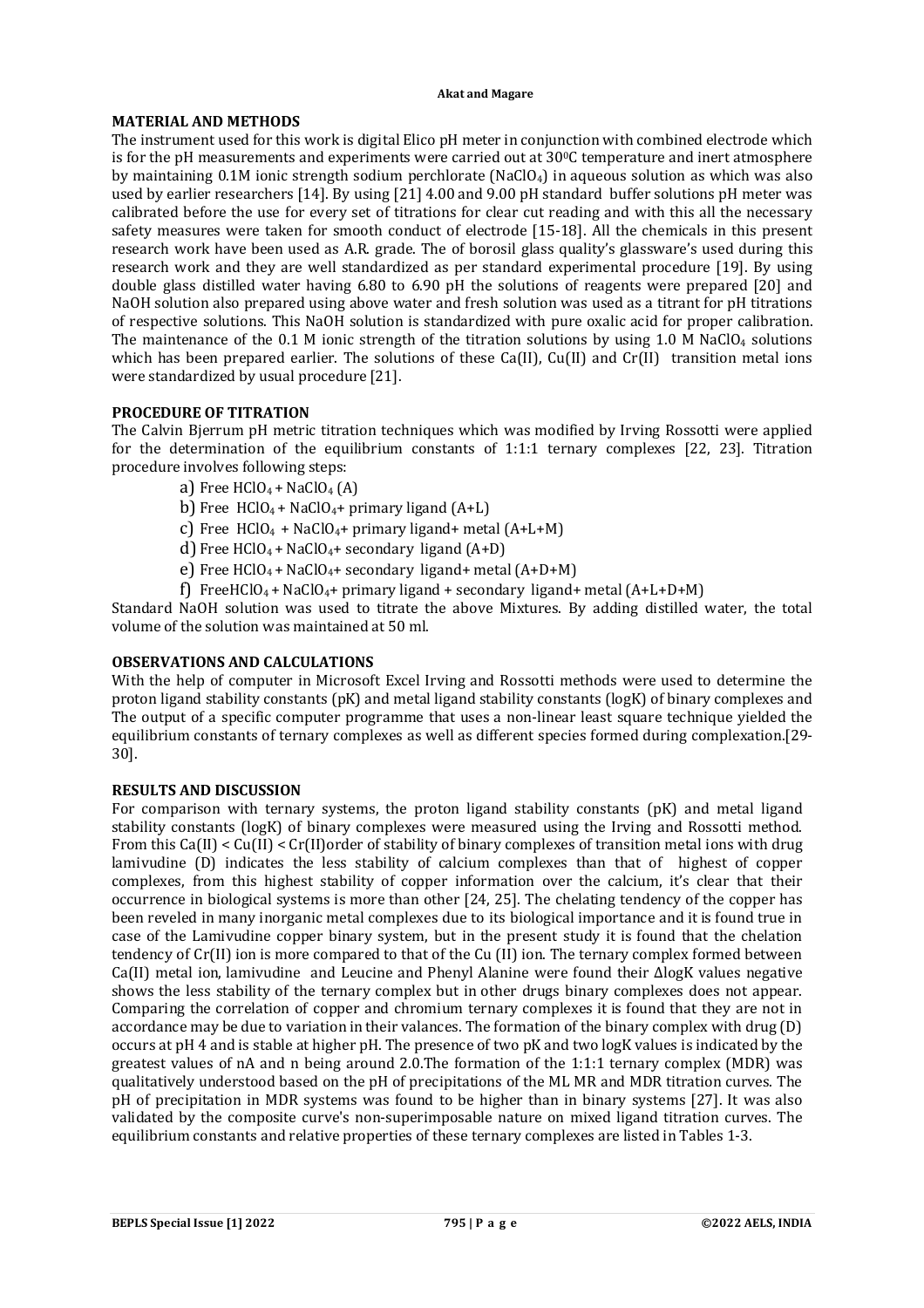These changes can be related to steric and inductive effects, as well as the increased amino acids side chain, which causes more strain in bending and resulting in poor stability values. The relative stabilities of mixed ligand complexes were expressed quantitatively in terms of ∆LogK, Kr, K<sub>L</sub> and K<sub>R</sub> values, which are described by formulae employed by previous researchers [28-30].

 $ΔlogK = logβ<sub>111</sub>-logK<sub>10</sub>-logK<sub>01</sub>$ Kr= β<sup>2</sup> **<sup>111</sup>**/ β20. β <sup>02</sup>

 $K<sub>L</sub> = \beta_{111}/log K_{10}$ 

 $K_R = \beta_{111}/log K_{01}$ 

The relative stabilities and stability constants of ternary systems of Ca(II) < Cu(II) < Cr(II) metal ions are shown in tables 1, 2, and 3, respectively.

| Amino acids    | $\beta_{11}$ | $\beta_{20}$ | $\beta_{02}$ | $K_D$  | $\rm K_R$ | $K_r$    | $\Delta$ log K |
|----------------|--------------|--------------|--------------|--------|-----------|----------|----------------|
| Leucine        | 14.5751      | 7.4544       | 7.247        | 7.1107 | 7.3342    | 3.972720 | $-0.1432$      |
| Phenyl alanine | 10.1344      | 7.4578       | 3152         | 2.6787 | 6.9745    | 4.333455 | $-0.5014$      |

Table 1 : The parameter is based on a correlation between the formation of mixed ligand Ca(II) complexes with Lamivudine drug and amino acids.

| Amino acids    | $\beta_{11}$ | $\beta_{20}$ | $\beta_{02}$ | K <sub>D</sub> | $K_{R}$ | $K_r$    | $\Delta$ log K |
|----------------|--------------|--------------|--------------|----------------|---------|----------|----------------|
| Glycine        | 13.1988      | 4.8578       | 18.60        | 8.22           | 3.3477  | 1.88977  | $-1.7$         |
| Leucine        | 15.0045      | 4.8455       | 8.1072       | 10.1757        | 6.9324  | 5.77877  | 2.03147        |
| Glutamine      | 13.8857      | 4.8722       | 17.295       | 9.04001        | 4.4891  | 2.301547 | $-0.42201$     |
| Valine         | 14.4555      | 4.4777       | 18.50        | 9.5001         | 4.3210  | 2.29457  | $-0.5614$      |
| Methionine     | 14.5477      | 4.8455       | 18.35        | 9.6244         | 4.8399  | 2.378655 | $-0.0102$      |
| Phenyl alanine | 12.9340      | 4.8455       | 16.77        | 8.1021         | 3.9602  | 2.077653 | $-0.8998$      |
| Glutamic acid  | 14.8798      | 4.8778       | 19.66        | 9.9898         | 3.8387  | 2.312980 | $-1.01002$     |

Table 2 **:** The parameter is based on a correlation between the formation of Cu(II) mixed ligand complexes with Lamivudine drug and amino acids.

| <b>AMINO</b> acids | $\beta_{11}$ | $\beta_{20}$ | Во2     | K <sub>D</sub> | $K_{R}$   | Kr       | $\Delta$ log K |
|--------------------|--------------|--------------|---------|----------------|-----------|----------|----------------|
| Glycine            | 11.2577      | 4.7577       | 10.4588 | 6.34877        | 4.56877   | 2.415777 | $-0.17188$     |
| Leucine            | 12.2147      | 4.7544       | 12.0678 | 7.514          | 4.4500    | 2.610444 | $-0.26004$     |
| Glutamine          | 11.5014      | 4.74511      | 13.3400 | 6.75477        | 4.25444   | 2.087544 | $-0.51444$     |
| Valine             | 9.8687       | 4.7455       | 9.2011  | 5.1244         | 4.24155   | 2.23455  | $-0.51111$     |
| Methionine         | 11.3144      | 4.7547       | 3.9987  | 6.6001         | 8.2502    | 8.74002  | 3.45042        |
| Phenyl alanine     | 12.9500      | 4.7547       | 11.8140 | 8.2001         | 6.5007    | 2.989977 | 1.7688         |
| Glutamic acid      | 7.0057       | 4.7547       | 6.5671  | 2.2601         | 3.5014    | 1.56777  | $-1.2516$      |
| Alanine            | 9.9325       | 4.7547       | 19.4122 | 5.1985         | $-0.7745$ | 1.08001  | $-5.50059$     |

Table 3 : The parameter is based on a correlation between the formation of mixed ligand Cr(II) complexes with Lamivudine drug and amino acids.

The comparison of  $\beta_{111}$  with  $\beta_{20}$  and  $\beta_{02}$  of these systems indicates that ternary complexes form preferentially over binary systems [31]. Very low  $K<sub>L</sub>$  and  $K<sub>R</sub>$  values show ternary complexes are more stable than binary ligand complexes. Interactions outside the coordinated sphere, such as hydrogen bonding between coordinated ligands, charge neutralisation, the chelate effect, and electrostatic interactions between non coordinated charge groups of ligands, may also be contributing to the extra stability of mixed ligand complexes [32]. Negative ∆logK values suggest ternary complex formation and destabilised complexes, as found in N and O coordination of amino acids [33].The increased stability of ternary complexes is sometimes attributed to a positive logK. Primary ligands produce 1:1 and 1:2 binary complexes with copper in the Cu(II)LD 8 (glutamic acid) ternary system, whereas secondary ligands form only 1:1 binary complex with copper.

### **CONCLUSION**

Lamivudine interact with metal ions Cu(II) and Cr(III) to form normal (ML) and bis binary(ML<sub>2</sub>) complex and form stable complexes with Cu (II) and Cr (III) due to the formation of more stable five membered chelate ring, but it is also observed that Cr (III) form more stable five membered ring with these ligands than Cu (II), because of higher charge on metal ion and small size. These results shows that because of calcium  $(Ca^{+2})$  is a strongly basic metal, it forms the weakest chelates, it forms complexes with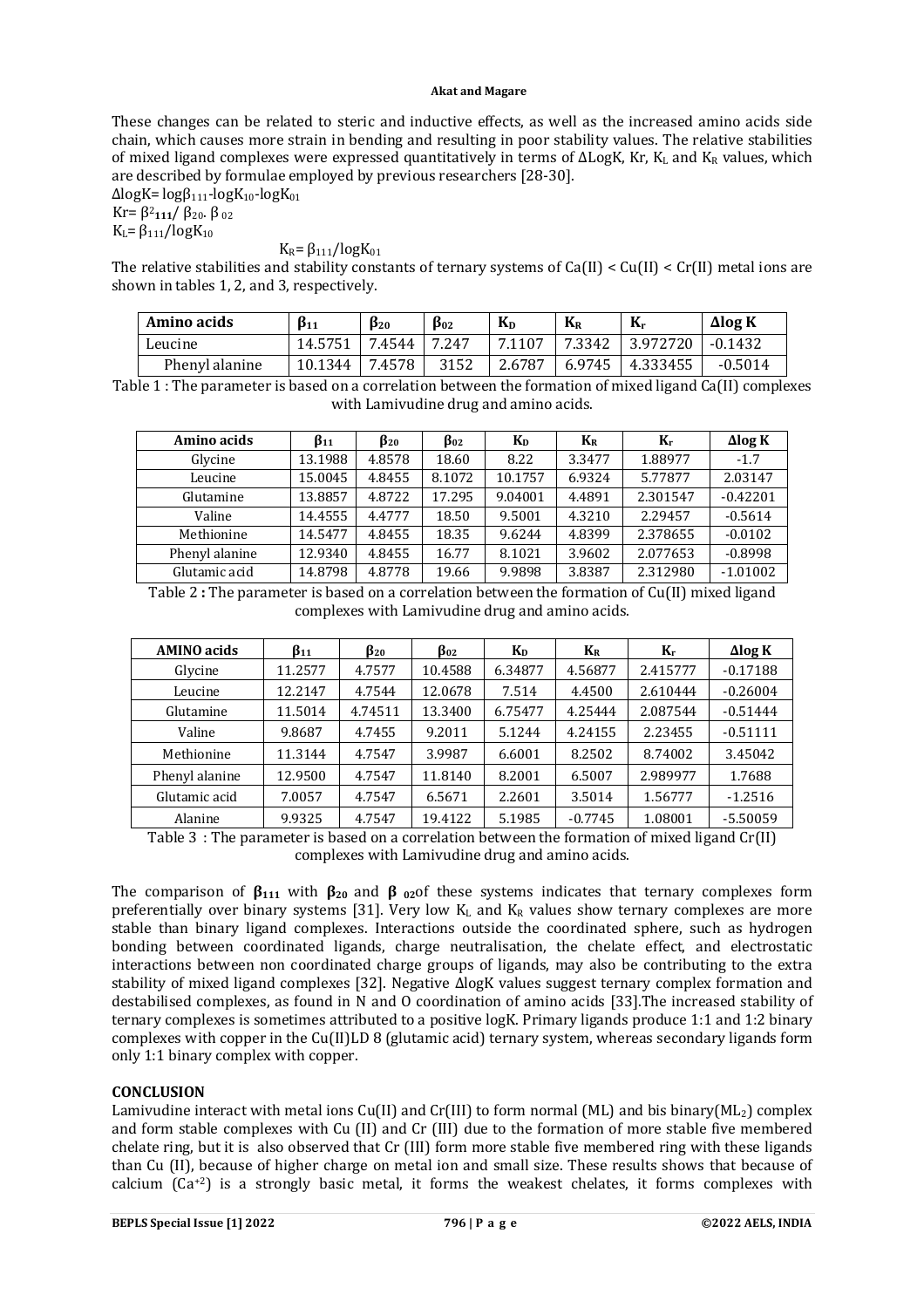Lamivudine but less compared to other metal ions. This demonstrates that the strength of bonding in these chelates is dependent on the metal's tendency to form homopolar bonds with the ligand. The ternary complexes shows that the copper complex is the most stable. It's also clear that ternary complexes formation has been confirmed from above data.

### **ACKNOWLEDGEMENT**

The authors are very much thankful to the Head, Department of Chemistry, Principal Kohinoor College Khultabad and Principal, Shivaji College Kannad for providing necessary facilities at Department of Chemistry Research Center.

### **REFERENCES**

- 1. Cattaneo, D.; Capetti, A.; Rizzardini, G. (2019). Drug–Drug Interactions of a Two-Drug Regimen of Dolutegravir and Lamivudine for HIV Treatment. *Expert Opin. Drug Metab. Toxicol.*, *15* (3), 245–252.
- 2. Kewn, S.; Veal, G. J.; Hoggard, P. G.; Barry, M. G.; Back, D. J. (1997). Lamivudine (3TC) Phosphorylation and Drug Interactions in Vitro. *Biochem. Pharmacol.*, *54* (5), 589–595.
- 3. Singh, J.; Srivastav, A. N.; Singh, N.; Singh, A. (2019). Stability Constants of Metal Complexes in Solution. *Stab. Appl. Coord. Compd.*. <http://dx.doi.org/10.5772/intechopen.90183>
- 4. Gyurcsik, B.; Nagy, L. (2000). Carbohydrates as Ligands: Coordination Equilibria and Structure of the Metal Complexes. *Coord. Chem. Rev 203* (1), 81–149.
- 5. Alam, M. J.; Ullah, M. R.; Akther, M. (2018). Stability of Ternary Complexes of Cu (II) Metal Ion with 2, 2'-Bipyridyl and Oxalic Acid, Tyrosin, Ethylenediamine, Glycine, α-Alaline, Phenylalanine, Tryptophan. IOSR Journal of Applied Chemistry (IOSR-JAC). Volume 11, Issue 1 Ver. I (, PP 01-04
- 6. Pawar, R. P.; Raut, V. M.; Bhise, M. P.; Murhekar, G. H.; Wadekar, M. P.; Banewar, V. W.; Gulwade, D. P. (2009). Metal Ion Complexes of Sr (Ll), Cd (Ll), Pb (Ll), Zn (Ll) with Substituted Pyrazoles, Isoxazoles and Their Antimicrobial Activities. *Orient. J. Chem.*, *25* (4), 1117.
- 7. MAGARE\$^1\$, B.; Farooqui, M. N.; Shelke, R. S.; Ubale, M. B.(2009). Interaction of Some Anti Tuberculosis Drugs with Transition Metal Ions. *Orient. J. Chem. 25* (2), 387–390.
- 8. Magare, B. K.; Magar, B. K.; Ubale, M. B. (2019).Effect of Temperature on Stability Constants of Transition Metal Complexes with Ethambutol Hydrochloride Drug in Aqueous Medium. International Research Journal of Engineering and Technology. 6[8]:904-908
- 9. Gouda, G. A. H.; Ali, G. A. M. (2017). Potentiometric Study of Rhenium (V) Complex Formation with Azathioprine and Ceftriaxone. *Malays. J Analy Sci*, *21*, 1266–1275.
- 10. Rena, G.; Hardie, D. G.; Pearson, E. R. (2017).The Mechanisms of Action of Metformin. *Diabetologia*, *60* (9), 1577– 1585.
- 11. Guzy, R. D.; Schumacker, P. T. (2006). Oxygen Sensing by Mitochondria at Complex III: The Paradox of Increased Reactive Oxygen Species during Hypoxia. *Exp. Physiol*, *91* (5), 807–819.
- 12. Pandey, A. K.; Gautam, A.; Dubey, R. S.(2019). Transport and Detoxification of Metalloids in Plants in Relation to Plant-Metalloid Tolerance. *Plant Gene*, *17*, 100171.
- 13. Andresen, E.; Peiter, E.; Küpper, H. (2018). Trace Metal Metabolism in Plants. *J. Exp. Bot. 69* (5), 909–954.
- 14. Ducic, T.; Polle, A. (2005). Transport and Detoxification of Manganese and Copper in Plants. *Braz. J. Plant Physiol.*, *17*, 103–112.
- 15. Koch, K. A.; Peña, M. M. O.; Thiele, D. J. (1997). Copper-Binding Motifs in Catalysis, Transport, Detoxification and Signaling. *Chem. Biol.*, *4* (8), 549–560.
- 16. Agrawal, B. R.; Magare, B. K.; Farooqui, M. N.; Janrao, D. M.; Ubale, M. B. (2009). Stability Constants Of Cu (Ii) Ni (Ii) And Mn (Ii) Metal Complexes With Cetrizine And Benzoic Acid. *Int J Chem Sc*, *7* (3), 2169–2172.
- 17. Thomas, A. B.; Patil, S. D. (2011). Simultaneous Spectrophotometric Estimations of Nateglinide and Metformin Hydrochloride in Pharmaceutical Formulation. *Pharm Chem*, *3*, 271–276.
- 18. Kayande, D. D.; Jadhav, S.; Farooqui, M.; Rai, M. PH-Metric Study of Stability Constant of Ternary Complexes Involving Transition Metals, Nicotinamide and Penicillamine. To Chemistry Journal, 2 , 512-516.
- 19. Magarea, B. K.; Ubaleb, M. B. (2009). Mixed Ligand Stability Constants of Co (II), Ni (II), Cu (II) and Zn (II) Transition Metal Complexes with Chloropheniramine Maleate Drug and Amino Acids. Der Pharma Chemica 3(4):323-329
- 20. Magarea B K.; Farooqui, M. N.; Shelke, R. S.; Ubale, M. B. (2009). Interaction of Some Anti Tuberculosis Drugs with Transition Metal Ions. *Orient. J. Chem.*, *25* (2), 387–390.
- 21. Bates, R. G.; Vijh, A. K. (1973). Determination of PH: Theory and Practice. *J. Electrochem. Soc. 120* (8), 263C.
- 22. Federman Neto, A.; Borges, A. D. L.; Lavrador, M. A. S. (2006).A Simple Protocol for the Routine Calibration of PH Meters. *Rev Ciênc Farm Básica Apl*, 63–72.
- 23. NETO, A. F.; Borges, A. D. L.; Lavrador, M. A. S. (2006). A Simple Protocol for the Routine Calibration of PH Meters. *Rev. Ciênc. Farm. Básica E Apl.*, *27* (1).
- 24. A Guide To Ph Measurement (2009). The theory and practice of laboratory pH applications.pp52.
- 25. A. L.Vogel, (1975). A Text Book of Quantitative Inorganic Analysis', Pergamon Green and Co. Ltd. London, 539.
- 26. G.Schwarzenbach, (1957). Complexometric Titration, Mentthuen and Co. Ltd.London,69,79,82.
- 27. Irving, H. M.; Rossotti, H. S. (1954). The Calculation of Formation Curves of Metal Complexes from PH Titration Curves in Mixed Solvents. *J. Chem. Soc. Resumed*, 2904–2910.